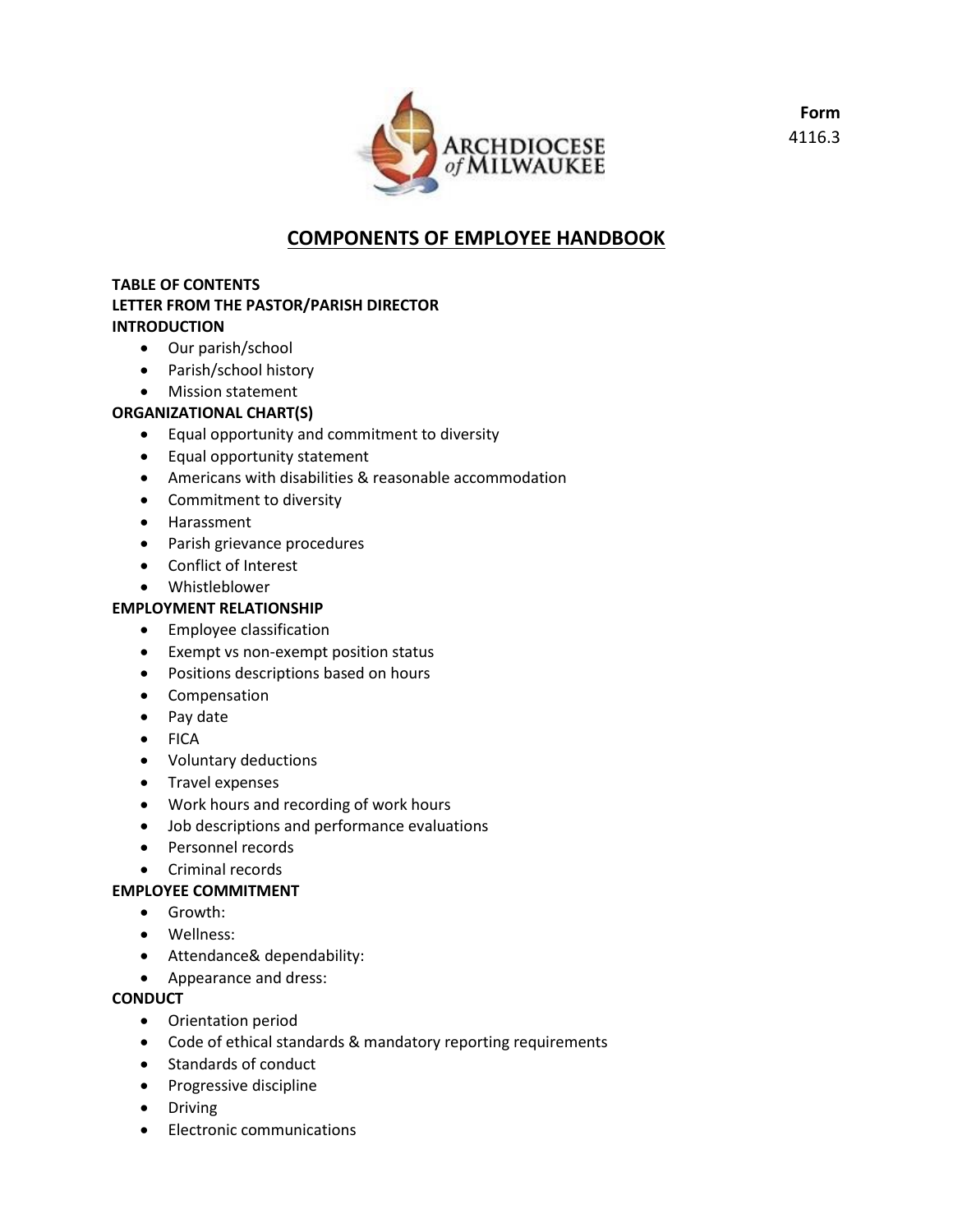- Internet access:
- Electronic mail (e-mail):
- Voice mail:
- Computer software:
- Cellphone
- Termination
	- Voluntary Termination
	- Involuntary Termination

#### **WORKPLACE SAFETY**

- Alcohol & drug-free workplace
- Smoke-free workplace
- Workplace violence prevention

#### **GROUP BENEFIT PLANS**

- Health insurance
- Dental/vision insurance
- Life insurance
- Disability insurance
- Pension plan
- Tax sheltered annuity 403(b)
- Workers compensation
- Church unemployment pay program

### **TIME OFF & LEAVES OF ABSENCE**

- Vacation benefits
- Holidays
- Snow/severe weather
- Jury duty
- Bereavement
- Sick leave
- Maternity leave
	- Medical necessity
	- Maternity/paternity leave requests
- Personal leave (paid and unpaid)
- Military leave
- FMLA family and medical leave policy (if needed) Wisconsin & federal
	- Eligibility
	- Amount of Leave Available
	- Types of Leave Covered:
	- Notification of the Need for Family or Medical Leave
	- Medical Certification of a Serious Health Condition
	- Use of Paid and Unpaid Leave
	- Intermittent or Reduced Schedule Leave
	- Benefit Continuation During Leave
	- Additional Certifications
	- Rights Upon Return From Leave
	- Worker's Compensation Absences
	- Early Return from Leave

#### **DISCLAIMER & ACKNOWLEDGMENT OF RECEIPT OF HANDBOOK**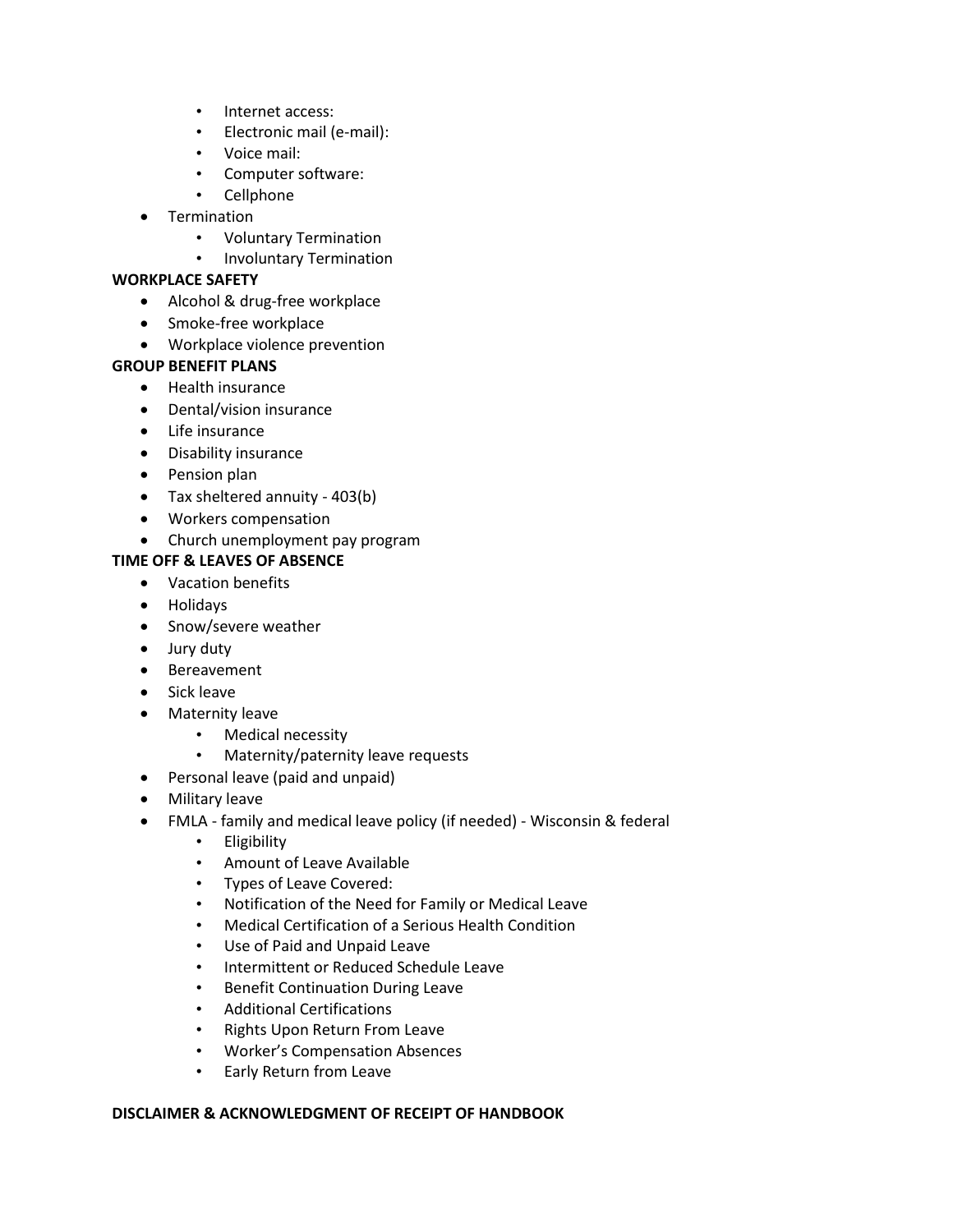# **COMPONENTS OF FACULTY HANDBOOK**

**EMPLOYEE COMMITMENT TO SCHOOL MISSION STATEMENT CORE BELIEFS & VALUES CONTRACT & COMPENSATION PRACTICES & POLICIES**

- Contracts
- **•** Termination
- Non-Renewal of Contract
- Reduction In Force
- Teacher Licensure
- Teachers of Religion Certification
- Standards for Educators in Catholic Schools Parishes and Schools

# **ACCREDITATION**

#### **ACCIDENT REPORTING**

- Student
- Employee
- **ATTENDANCE**
	- Teacher
	- Student

**BUILDING ACCESS AND KEYS CONFLICT OF INTEREST POLICY DAILY SCHEDULE(S) DISCIPLINE OF STUDENTS**

#### **INSTRUCTION, ASSESSMENT, GRADING, AND REPORTING POLICIES** • Specific instructional local policies: i.e., lesson plans, learning targets, alignment grids /

- curriculum mapping, etc.
- Specific assessment, grading, and reporting local policies: i.e., rubrics, homework, retesting, progress reports / updating electronic grade book
- Students with special needs
- Field trips
	- Collecting and handling money
- Guest speakers
- Standardized Testing

### **LEARNING RESOURCES**

- Classroom supplies
	- Ordering
		- Employee reimbursement
- Learning software
- Textbooks

**EXTRACURRICULAR ACTIVITIES MAINTENANCE REQUESTS PARENT / TEACHER CONFERENCES PARENT AND STAFF RELATIONS**